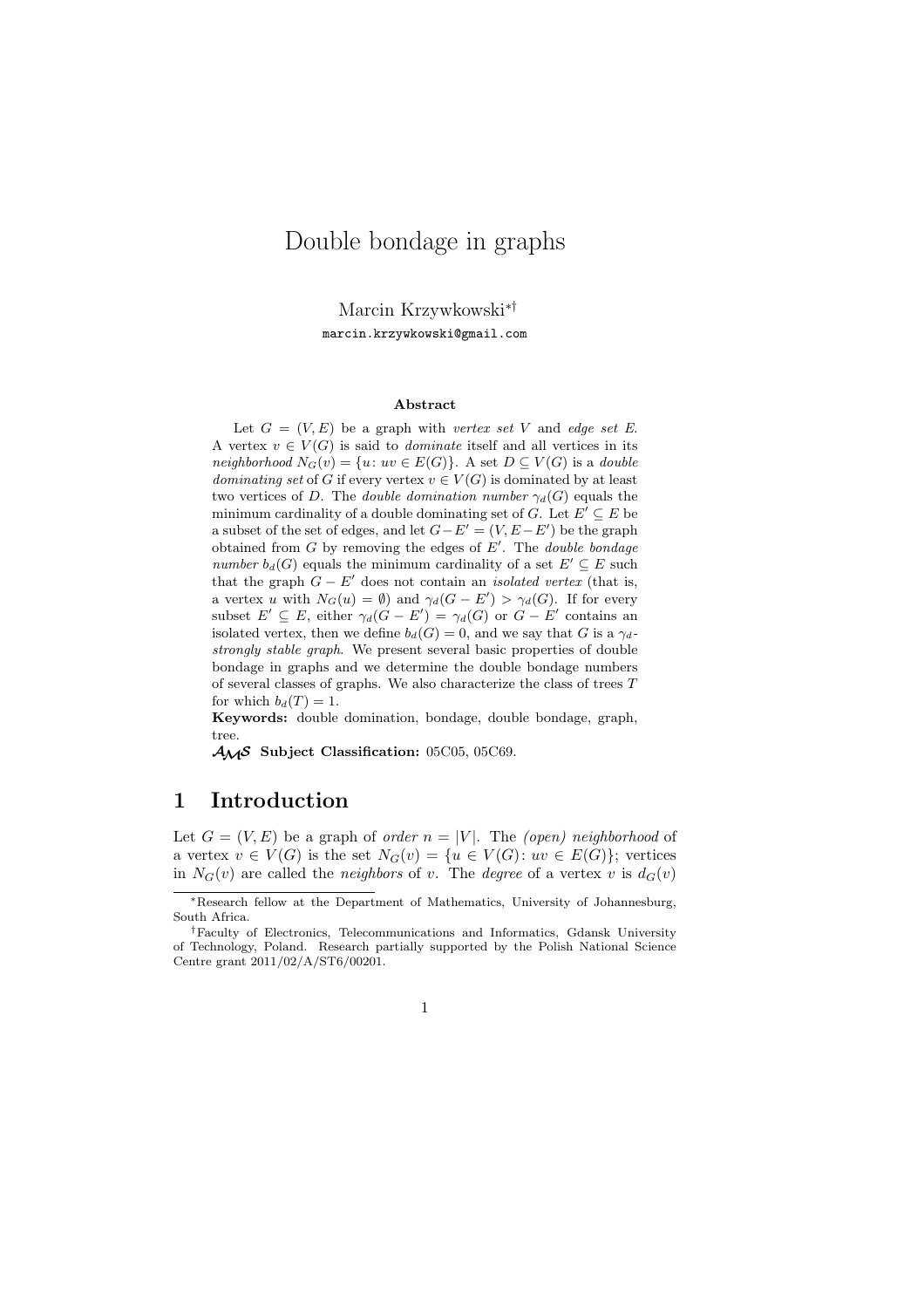$= |N_G(v)|$ . An *isolated vertex* is a vertex v for which  $d_G(v) = 0$ . Let  $\delta(G)$ be equal to the minimum degree of a vertex  $v \in V(G)$ . A set  $S \subseteq V(G)$  is *independent* if no two vertices in S are adjacent.

Let  $E' \subseteq E(G)$  be a subset of the set edges of G. Let  $G' = (V, E - E')$ be the graph obtained from G by removing the edges of E'. Since  $V(G')$  $= V(G)$ , we say that G' is a *spanning subgraph* of G.

A *leaf* is a vertex v with  $d_G(v) = 1$ , and a *support vertex* is a vertex having a neighbor that is a leaf. A support vertex is called *strong* if it has two or more leaf neighbors, otherwise it is called a *weak* support vertex.

Let  $T$  be a tree and let  $uv$  be an edge of  $T$ . Removing the edge  $uv$ from T produces a graph consisting of two subtrees,  $T_u$  and  $T_v$ . In this case, we say that the vertex u is *adjacent to* the subtree  $T_v$ , and conversely, the vertex v is adjacent to the subtree  $T_u$ . Let  $P_n$  denote the *path* of order n (and length  $n-1$ ). A vertex u in a tree T is adjacent to a path  $P_n$  if there is an edge uv such that the subtree  $T_v$  is isomorphic to  $P_n$ , in which v is a leaf.

A *star*, denoted by  $K_{1,m}$ , is a tree of order  $m+1$  having exactly one vertex of degree greater than one. Note that by the definition, a star has at least three vertices. The process of *subdividing an edge*, say uv, in a graph G consists of removing the edge  $uv$ , adding a new vertex, say  $x$ , and adding two new edges ux and xv. A *subdivided star*, denoted by  $S(K_{1,m})$ , is a graph obtained from a star  $K_{1,m}$  by subdividing each one of its m edges.

Let  $C_n$  denote a *cycle* of order n and let  $K_n$  denote a *complete graph* of order *n*. The *join* of two graphs G and H is the graph  $G + H$  obtained from the disjoint union of  $G$  and  $H$  by adding an edge between each vertex of  $G$ and each vertex of H. A *wheel* is a graph of the form  $W_n = K_1 + C_{n-1}$ . A *complete bipartite graph*  $K_{p,q} = \overline{K_p} + \overline{K_q}$  has two *independent sets* of orders p and q, called its *partite sets*.

A vertex  $v \in V(G)$  is said to *dominate* itself and all of its neighbors. A set  $D \subseteq V(G)$  is called a *dominating set* of G if every vertex  $v \in V(G)$  is dominated by at least one vertex of D, and it is a *double dominating set*, abbreviated DDS, of G if every vertex  $v \in V(G)$  is dominated by at least two vertices of D. The *domination number*  $\gamma(G)$  and *double domination number*  $\gamma_d(G)$  are equal to the minimum cardinalities of a dominating set and double dominating set of G, respectively. A dominating (double dominating) set of G of minimum cardinality is called a  $\gamma(G)$ -set ( $\gamma_d(G)$ -set). Note that an isolated vertex cannot be dominated by two vertices. Therefore, while considering double domination, we always assume that a graph has no isolated vertices.

Double domination in graphs was introduced by Harary and Haynes in [11] and is further studied for example in  $[1-5, 8-10, 17-21]$ . For a comprehensive survey of domination in graphs, see Haynes, Hedetniemi, and Slater [14, 15].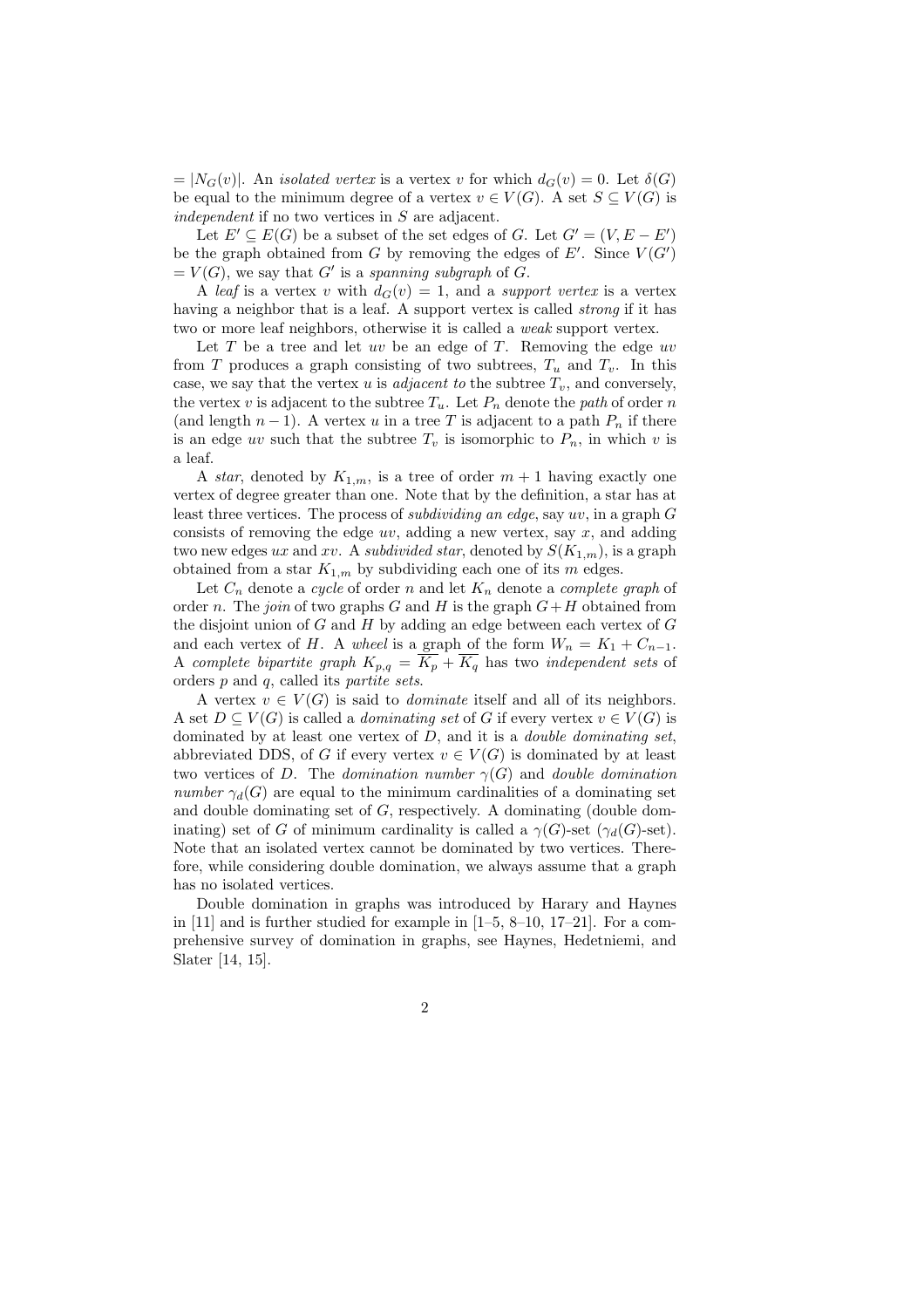The *bondage number*  $b(G)$  of a graph G equals the minimum cardinality of a set of edges  $E' \subseteq E$  such that  $\gamma(G - E') > \gamma(G)$ . If for every  $E' \subseteq E$ ,  $\gamma(G - E') = \gamma(G)$ , then we define  $b(G) = 0$  and we say that G is  $\gamma$ -strongly *stable*. Bondage in graphs was introduced by Fink, Jacobson, Kinch, and Roberts in [7] and is further studied for example in [6, 12, 13, 16, 22, 24, 25].

Yogeesha and Soner introduced the *double bondage number*  $b_d(G)$  in [26], as the minimum cardinality of a set of edges  $E' \subseteq E$  such that  $\delta(G-E') \geq 1$ and  $\gamma_d(G - E') > \gamma_d(G)$ . If for every  $E' \subseteq E$ , either  $\gamma_d(G - E') = \gamma_d(G)$  or  $\delta(G - E') = 0$ , then we define  $b_d(G) = 0$  and we say that G is  $\gamma_d$ -strongly *stable*.

In a distributed network, some vertices act as resource centers, or servers, while other vertices are clients. If a set  $D$  of servers is a dominating set, then every client in  $V(G) \setminus D$  has direct (one hop) access to at least one server. Double dominating sets represent a higher level of service, since every client has guaranteed access to at least two servers. In addition, every server in D has access to at least one other server in D, as a backup. The double bondage number of a graph, therefore, provides an estimate of the cost of continuing to provide double server access in the event that certain communication links fail.

In Section 2 we discuss some basic properties of double domination and double bondage in graphs, we determine double domination numbers and double bondage numbers for several classes of graphs, and we characterize the class of  $\gamma_d$ -strongly stable graphs. In Section 3 we characterize the class of trees T for which  $b_d(T) = 1$ .

## **2 Basic properties of double domination and double bondage**

In this and the following sections we assume that all graphs  $G$  are connected and have order  $n \geq 2$ . We begin with the following observations, the majority of which were given in [10].

**Observation 1** *If* v *is a leaf of a graph* G*, then* v *is an element of every*  $\gamma_d(G)$ -set.

**Observation 2** *If* v *is a support vertex of a graph* G*, then* v *is an element of every*  $\gamma_d(G)$ -set.

**Observation 3** *If*  $G' = (V, E - E')$  *is a spanning subgraph of a graph*  $G = (V, E)$ *, then*  $\gamma_d(G') \geq \gamma_d(G)$ *.* 

**Observation 4** *For*  $n \geq 2$  *we have*  $\gamma_d(K_n) = 2$ *.* 

3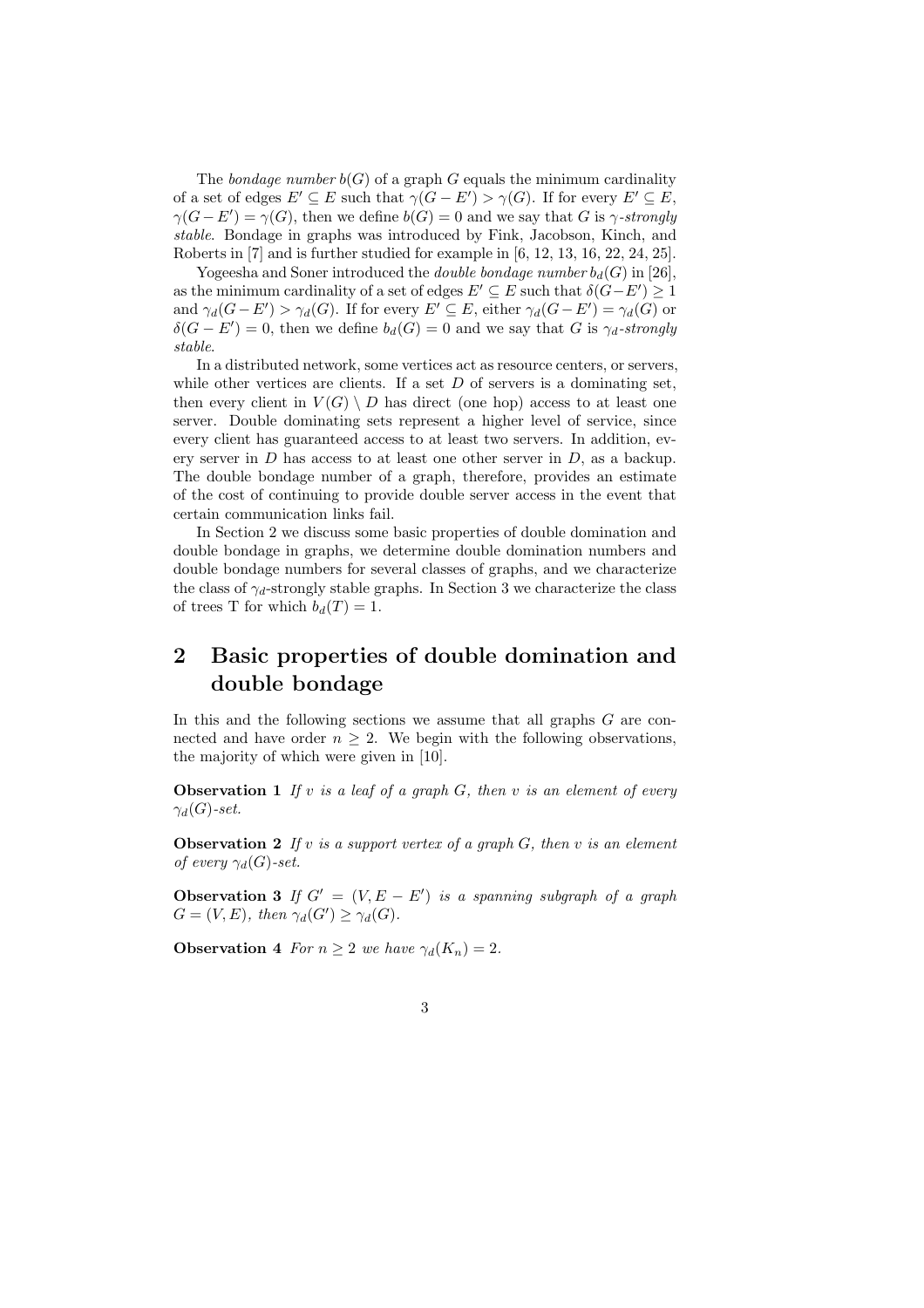**Observation 5** *For*  $n > 2$  *we have*  $\gamma_d(P_n) = |(2n + 4)/3|$ *.* 

**Observation 6** *For*  $n \geq 3$  *we have*  $\gamma_d(C_n) = |(2n + 2)/3|$ *.* 

**Observation 7** *For*  $n \geq 4$  *we have*  $\gamma_d(W_n) = \lfloor (n+4)/3 \rfloor$ *.* 

**Observation 8** *Let* p and q be positive integers such that  $p \leq q$ . Then

$$
\gamma_d(K_{p,q}) = \begin{cases} q+1 & \text{if } p = 1; \\ 3 & \text{if } p = 2; \\ 4 & \text{if } p \ge 3. \end{cases}
$$

Since graphs with an isolated vertex do not have a double dominating set, we do not consider removing edges that produce an isolated vertex.

The following three results are from [26].

**Proposition 9** *For*  $n \geq 2$  *we have* 

$$
b_d(K_n) = \begin{cases} 0 & \text{if } n = 2; \\ \lfloor n/2 \rfloor & \text{if } n \ge 3. \end{cases}
$$

**Proposition 10** *For*  $n \geq 2$  *we have* 

$$
b_d(P_n) = \begin{cases} 0 & \text{if } n \le 4; \\ 1 & \text{if } n \ge 5. \end{cases}
$$

**Proposition 11** *For*  $n \geq 3$  *we have* 

$$
b_d(C_n) = \begin{cases} 1 & \text{if } n \neq 3k+2; \\ 2 & \text{if } n = 3k+2. \end{cases}
$$

To the previous three results we can add the following one.

**Proposition 12** *For*  $n \geq 4$  *we have* 

$$
b_d(W_n) = \begin{cases} 1 & \text{if } n = 3k + 1 \ge 7; \\ 2 & \text{if } n = 3k \text{ or } n \le 5; \\ 3 & \text{if } n = 3k + 2 \ge 8. \end{cases}
$$

**Proof.** Let  $E(W_n) = \{v_1v_2, v_1v_3, \ldots, v_1v_n, v_2v_3, v_3v_4, \ldots, v_{n-1}v_n, v_nv_2\}.$ Using Proposition 9 we get  $b_d(W_4) = b_d(K_4) = 2$ . By Observation 7 we have  $\gamma_d(W_5) = 3$ . Let us observe that removing any one of the edges does not increase the double domination number as the vertices  $v_1$ ,  $v_2$ , and  $v_4$ still form a double dominating set. We have  $\gamma_d(W_5 - v_1v_2 - v_2v_3) = 4$  $> 3 = \gamma_d(W_5)$ . Therefore  $b_d(W_5) = 2$ .

Now let us assume that  $n \geq 6$ . First assume that  $n = 3k + 1$ . Let us remove the edge  $v_1v_n$ . We find a relation between the numbers  $\gamma_d(W_n)$ 

$$
4\phantom{.0}
$$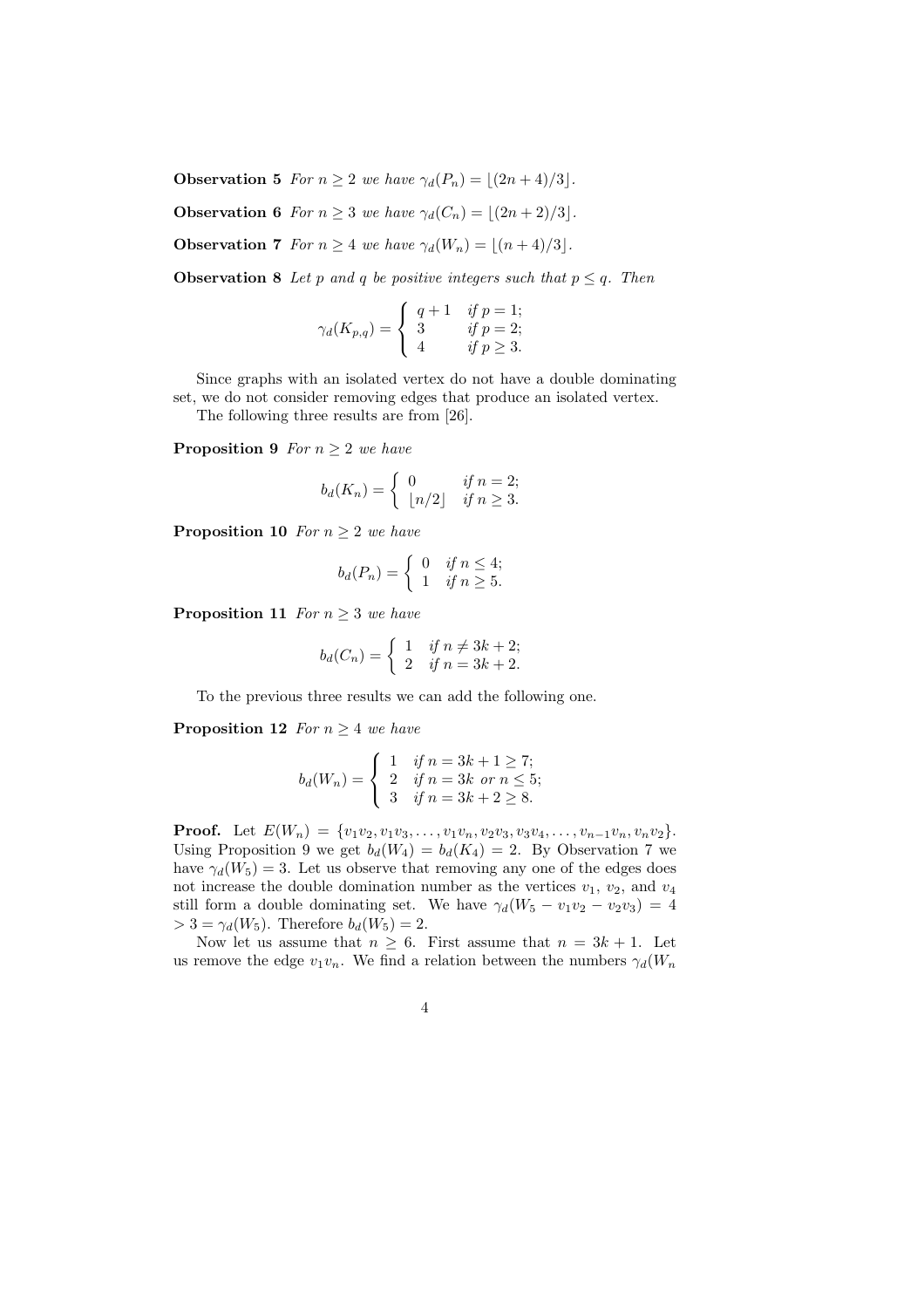$-v_1v_n$ ) and  $\gamma_d(W_{n-2})$ . Let us observe that there exists a  $\gamma_d(W_n-v_1v_n)$ -set that does not contain the vertex  $v_n$ . Let D be such a set. The vertex  $v_n$  has to be dominated twice, thus  $v_2, v_{n-1} \in D$ . We have  $v_1 \in D$  or  $v_{n-2} \in D$  as the vertex  $v_{n-1}$  has to be dominated twice. Let us observe that  $D\setminus\{v_{n-1}\}\$ is a DDS of the graph  $W_{n-2}$ . Therefore  $\gamma_d(W_{n-2}) \leq \gamma_d(W_n - v_1v_n) - 1$ . Now we get  $\gamma_d(W_n - v_1v_n) \geq \gamma_d(W_{n-2}) + 1 = |(n+2)/3| + 1 = |(n+4)/3| + 1$  $> |(n+4)/3| = \gamma_d(W_n)$ . Therefore  $b_d(W_n) = 1$  if  $n = 3k + 1$ .

Now assume that  $n \neq 3k + 1$ . If we remove an edge incident with  $v_1$ , say  $v_1v_2$ , then we get  $\gamma_d(W_n-v_1v_2)=\gamma_d(W_n)$  as we can construct a  $\gamma_d(W_n)$ set that contains the vertices  $v_3$  and  $v_n$ ; such set is also a DDS of the graph  $W_n - v_1v_2$ . If we remove an edge non-incident with  $v_1$ , say  $v_2v_3$ , then we get  $\gamma_d(W_n - v_2v_3) = \gamma_d(W_n)$  as we can construct a  $\gamma_d(W_n)$ -set that does not contain the vertices  $v_2$  and  $v_3$ ; such set is also a DDS of the graph  $W_n - v_2v_3$ . This implies that  $b_d(W_n) \neq 1$ .

First, assume that  $n = 3k$ . Let us remove the edges  $v_{n-1}v_n$  and  $v_nv_2$ . We find a relation between the numbers  $\gamma_d(W_n - v_{n-1}v_n - v_nv_2)$  and  $\gamma_d(W_{n-1})$ . Let D be any  $\gamma_d(W_n - v_{n-1}v_n - v_nv_2)$ -set. By Observations 1 and 2 we have  $v_1, v_n \in D$ . The vertex  $v_3$  has to be dominated twice, thus  $v_3 \in D$  or  $v_4 \in D$ . Let us observe that  $D \setminus \{v_n\}$  is a DDS of the graph  $W_{n-1}$ . Therefore  $\gamma_d(W_{n-1}) \leq \gamma_d(W_n - v_{n-1}v_n - v_nv_2) - 1$ . Using Observation 7 we get  $\gamma_d(W_n - v_{n-1}v_n - v_nv_2) \geq \gamma_d(W_{n-1}) + 1 = \lfloor (n+3)/3 \rfloor + 1$  $= |(n+4)/3| + 1 > |(n+4)/3| = \gamma_d(W_n)$ . Therefore  $b_d(W_n) = 2$  if  $n = 3k$ .

Now let us assume that  $n = 3k + 2$ . It is not very difficult to verify that removing any two edges does not increase the double domination number. This implies that  $b_d(W_n) = 0$  or  $b_d(W_n) \geq 3$ . Let us remove the edges  $v_{n-2}v_{n-1}$ ,  $v_{n-1}v_n$ , and  $v_1v_n$ . We find a relation between the numbers  $\gamma_d(W_n - v_{n-2}v_{n-1} - v_{n-1}v_n - v_1v_n)$  and  $\gamma_d(W_n)$ . Let D be any  $\gamma_d(W_n - v_{n-2}v_{n-1} - v_{n-1}v_n - v_1v_n)$ -set. By Observations 1 and 2 we have  $v_1, v_2, v_{n-1}, v_n \in D$ . Let us observe that  $D \setminus \{v_{n-1}, v_n\}$  is a DDS of the graph  $W_{n-2}$ . Therefore  $\gamma_d(W_{n-2}) \leq \gamma_d(W_n - v_{n-2}v_{n-1} - v_{n-1}v_n - v_1v_n) - 2$ . Now we get  $\gamma_d(W_n - v_{n-2}v_{n-1} - v_{n-1}v_n - v_1v_n) \geq \gamma_d(W_{n-2}) + 2 = \lfloor (n-1) \rfloor$  $+2)/3$  $+2 = |(n+5)/3| + 1 = |(n+4)/3| + 1 > |(n+4)/3| = \gamma_d(W_n).$ Therefore  $b_d(W_n) = 3$  if  $n = 3k + 2$ .  $\blacksquare$ 

We now determine the double bondage numbers of complete bipartite graphs.

**Proposition 13** Let p and q be positive integers such that  $p \leq q$ . Then

$$
b_d(K_{p,q}) = \begin{cases} 3 & \text{if } p = q = 3; \\ p-1 & \text{otherwise.} \end{cases}
$$

**Proof.** Let  $E(K_{p,q}) = \{a_i b_i : 1 \leq i \leq p \text{ and } 1 \leq j \leq q\}$ . If  $p = 1$ , then  $b_d(K_{p,q}) = 0 = p-1$  as removing any edge produces an isolated vertex.

$$
\overline{5}
$$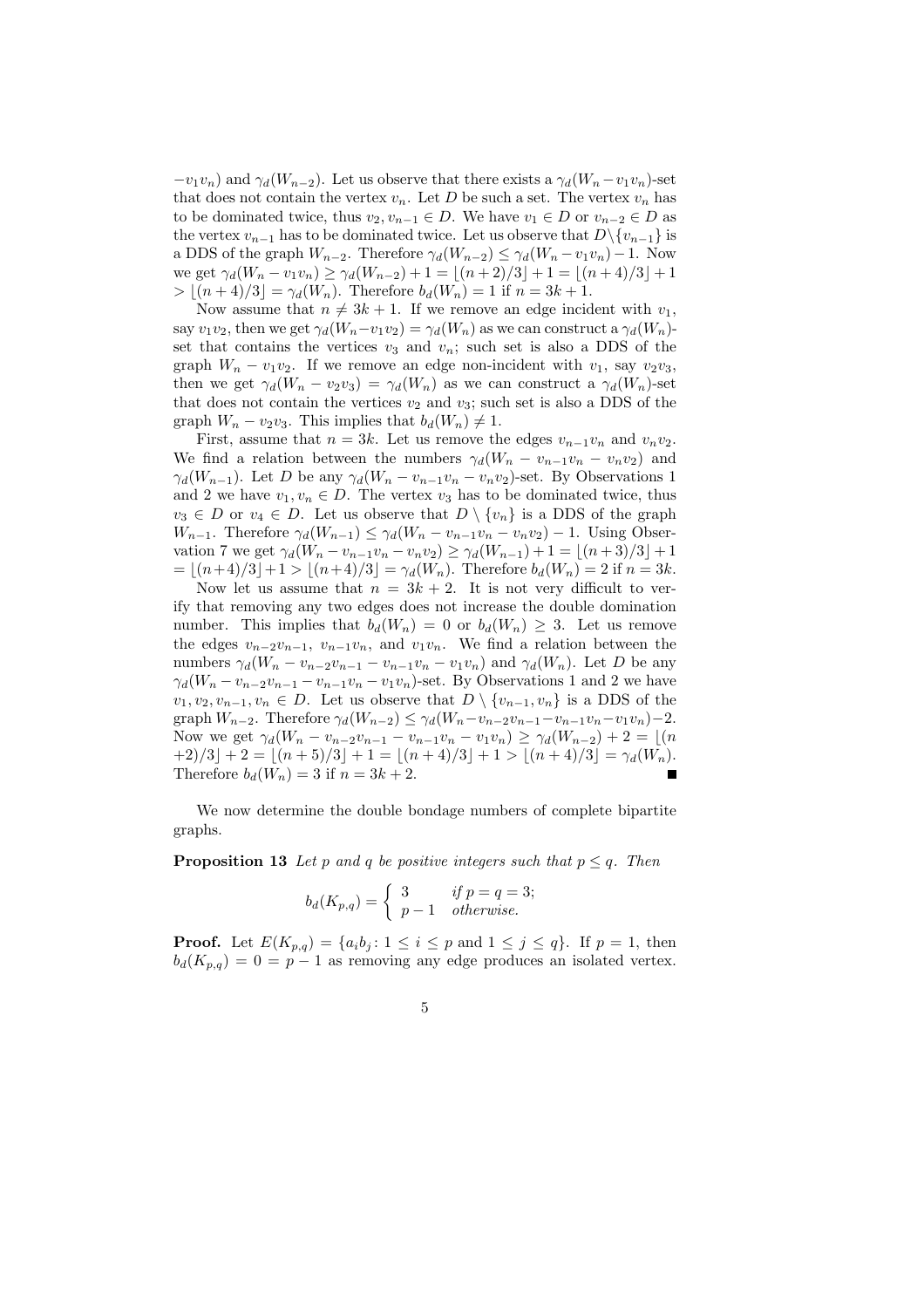Now assume that  $p = 2$ . By Observation 8 we have  $\gamma_d(K_{2,q}) = 3$ . Let us observe that  $\gamma_d(K_{2,q} - a_1b_1) = 4$  as the vertex  $b_1$  has to belong to every DDS of the graph  $K_{2,q} - a_1b_1$ . Thus  $b_d(K_{2,q}) = 1 = p - 1$ .

Now let us assume that  $p \geq 3$ . By Observation 8 we have  $\gamma_d(K_{3,q}) = 4$ . If  $q = 3$ , then it is easy to verify that removing any two edges does not increase the double domination number. This implies that  $b_d(K_{3,3}) = 0$ or  $b_d(K_{3,3}) \geq 3$ . Let us observe that  $\gamma_d(K_{3,3} - a_1b_1 - a_1b_2 - a_2b_1) = 5 > 4$  $= \gamma_d(K_{3,3})$ . Therefore  $b_d(K_{3,3}) = 3$ . Now assume that  $q \geq 4$ . Let us observe that removing any  $p - 2$  edges does not increase the double domination number. We have  $\gamma_d(K_{p,q} - a_1b_1 - a_2b_1 - \ldots - a_{p-1}b_1) = 5$ as the vertex  $b_1$  has to belong to every DDS of the graph  $K_{p,q} - a_1b_1$  $-a_2b_1 - \ldots - a_{p-1}b_1$ . Therefore  $b_d(K_{p,q}) = p-1$  if  $p \geq 3$  and  $q \geq 4$ .

We next present a characterization of the class of  $\gamma_d$ -strongly stable graphs, that is, the graphs for which for every subset  $E' \subseteq E$ , either  $\gamma_d(G - E') = \gamma_d(G)$  or  $\delta(G - E') = 0$ . We need the following lemma.

**Lemma 14** *Every graph* G *contains a spanning subgraph* G′ *, in which every vertex is a leaf or a support vertex.*

**Proof.** Assume that some vertex of G is neither a leaf nor a support vertex. Let  $e_1$  be an edge of G which is not incident to any leaf. Let  $G_1 = G - e_1$ . If every vertex of  $G_1$  is a leaf or a support vertex, then let  $G' = G_1$ ; otherwise let  $G_2$  be a graph obtained from  $G_1$  by removing an edge non-incident to any leaf. Let us observe that after a finite number of analogical steps we get a graph  $G' = G_k$  every vertex of which is a leaf or a support vertex.

**Theorem 15** *For every graph* G*, the following conditions are equivalent:*

- $\bullet \ \gamma_d(G) = n;$
- *every vertex of* G *is a leaf or a support vertex;*
- $b_d(G) = 0$ .

**Proof.** Harary and Haynes [10] proved that the first two conditions are equivalent. We prove that the last two are also equivalent.

If every vertex of  $G$  is a leaf or a support vertex, then Observations 1 and 2 imply that  $\gamma_d(G) = n$ . We have  $b_d(G) = 0$  as the double domination number cannot be increased.

Now assume that some vertex of  $G$ , say  $x$ , is neither a leaf nor a support vertex. Thus  $x$  has at least two neighbors. Moreover, each one of these neighbors has a neighbor other than  $x$ . It is not difficult to observe that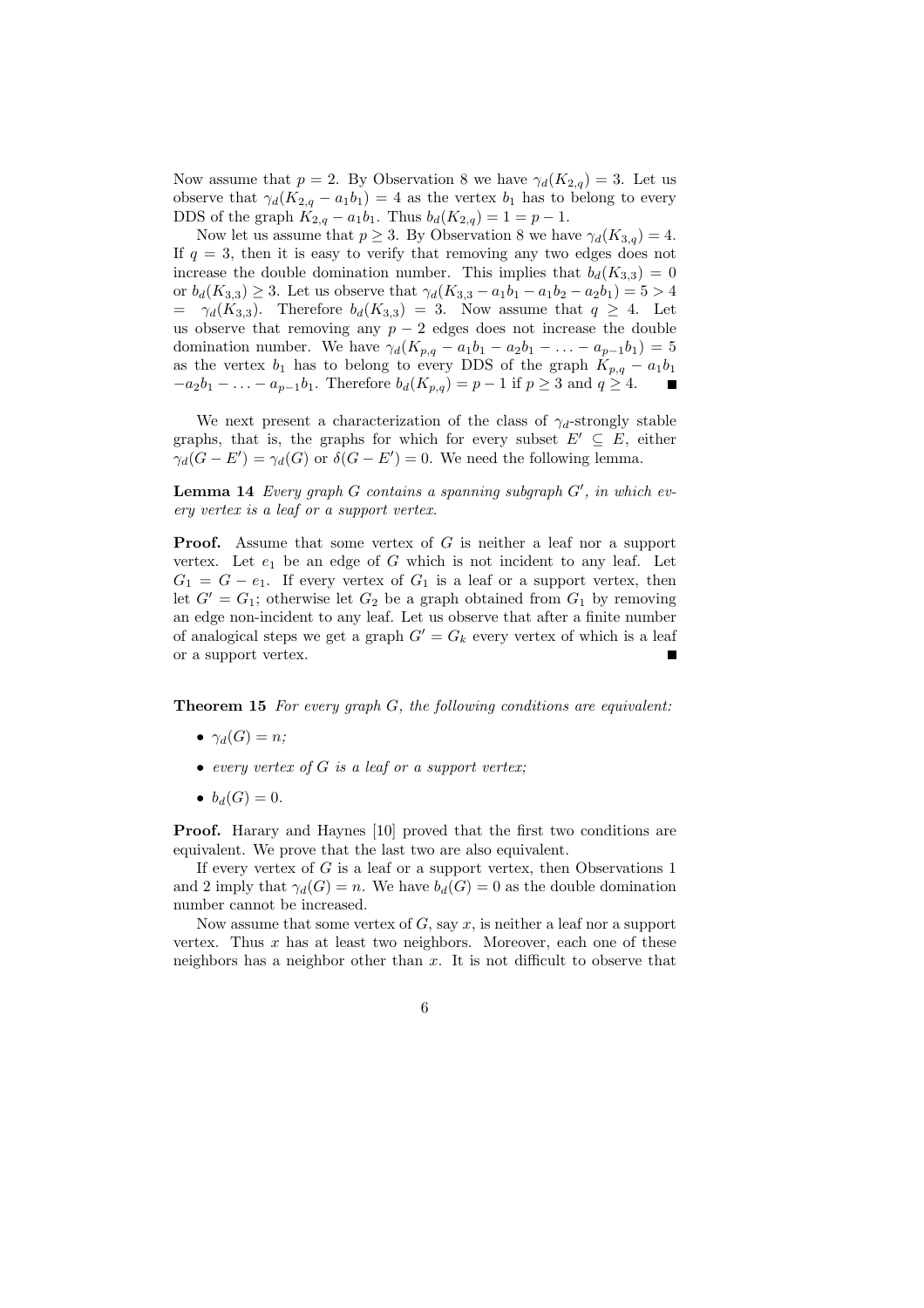$V(G)\setminus\{x\}$  is a DDS of the graph G. Therefore  $\gamma_d(G) \leq n-1$ . By Lemma 14, the graph  $G$  has a spanning subgraph  $G'$ , in which every vertex is a leaf or a support vertex. We have  $\gamma_d(G') = n$ . This implies that  $b_d(G) > 0$ .

A paired dominating set of a graph  $G$  is a dominating set of vertices whose induced subgraph has a perfect matching. The paired domination number of G, denoted by  $\gamma_{pr}(G)$ , is the minimum cardinality of a paired dominating set of G. The paired bondage number, denoted by  $b_{pr}(G)$ , is the minimum cardinality among all sets of edges  $E' \subseteq E$  such that  $\delta(G - E') \geq 1$  and  $\gamma_{pr}(G - E') > \gamma_{pr}(G)$ . If for every  $E' \subseteq E$ , either  $\gamma_{pr}(G - E') = \gamma_{pr}(G)$  or  $\delta(G - E') = 0$ , then we define  $b_{pr}(G) = 0$ , and we say that G is a  $\gamma_{pr}$ -strongly stable graph. Raczek [23] observed that if  $H \subseteq G$ , then  $b_{pr}(H) \leq b_{pr}(G)$ . Let us observe that no result of such type is possible for the double bondage. Consider the complete bipartite graphs  $K_{3,3}$ ,  $K_{3,5}$ , and  $K_{4,5}$ . Obviously,  $K_{3,3} \subseteq K_{3,5} \subseteq K_{4,5}$ . Using Proposition 13 we get  $b_d(K_{3,3}) = 3 > 2 = b_d(K_{3,5}) < 3 = b_d(K_{4,5}).$ 

## **3** A characterization of trees with  $b_d(T) = 1$

The authors of [7] proved that the bondage number of any tree is either one or two. In [26] it is observed that for any non-negative integer there exists a tree such that its double bondage number equals that number. The double bondage number of the subdivided star obtained from  $K_{1,m}$  is  $m-1$ .

Hartnell and Rall [12] characterized all trees with  $b(T) = 2$ . The trees with  $b_d(T) = 0$  are characterized in Theorem 15. In this section we characterize all trees with  $b_d(T) = 1$ .

First we need to define a tree  $G_1$ , see Figure 1.



Figure 1: The tree  $G_1$ 

Let  $\mathcal{T}_0$  be a family of trees, not containing  $P_4$ , having a vertex adjacent to a path  $P_3$ , or a vertex adjacent to the tree  $G_1$  through the vertex x and to a leaf or a support vertex.

**Lemma 16** *If*  $T \in \mathcal{T}_0$ *, then*  $b_d(T) = 1$ *.*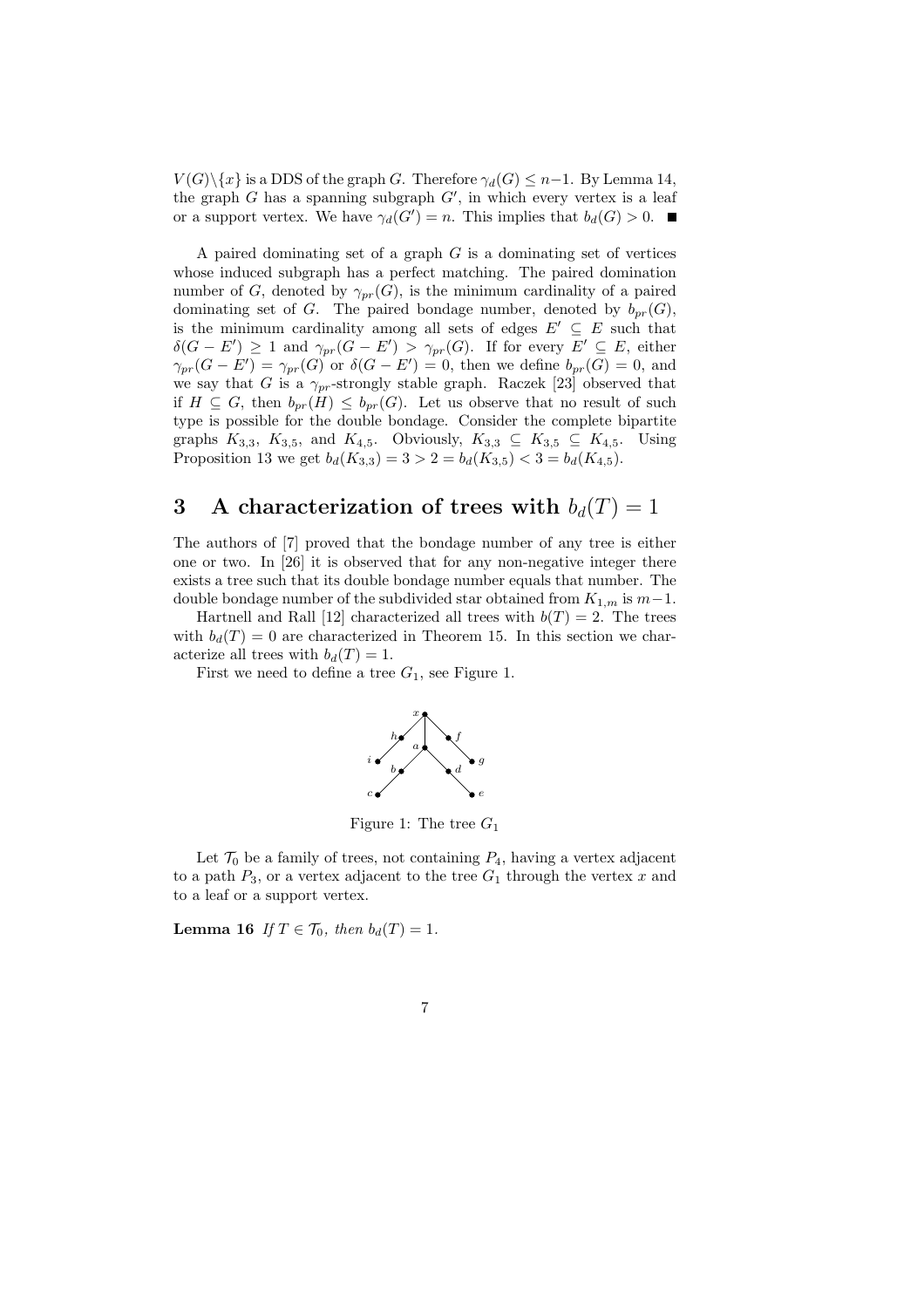**Proof.** First assume that some vertex of T, say y, is adjacent to a path  $P_3$ , say  $v_1v_2v_3$ . Let y and  $v_1$  be adjacent. Suppose that  $b_d(T) \neq 1$ . Thus for every edge e of T we have  $\gamma_d(T-e) = \gamma_d(T)$ . Let  $T' = T - v_2 - v_3$ and  $T'' = T' - v_1$ . Since  $P_4 \notin \mathcal{T}_0$ , removing the edge  $yv_1$  does not produce an isolated vertex. We have  $\gamma_d(T) = \gamma_d(T - yv_1) = \gamma_d(T'' \cup P_3) = \gamma_d(T'')$  $+\gamma_d(P_3) = \gamma_d(T'') + 3$ . We also have  $\gamma_d(T) = \gamma_d(T - v_1v_2) = \gamma_d(T' \cup P_2)$  $=\gamma_d(T')+\gamma_d(P_2)=\gamma_d(T')+2.$  Now we get  $\gamma_d(T')=\gamma_d(T')-2=\gamma_d(T'')+1.$ This implies that there exists a  $\gamma_d(T'')$ -set that contains the vertex y. Let  $D''$  be such a set. It is easy to observe that  $D'' \cup \{v_2, v_3\}$  is a DDS of the tree T. Thus  $\gamma_d(T) \leq \gamma_d(T'') + 2$ , which contradicts  $\gamma_d(T) = \gamma_d(T'') + 3$ . Therefore  $b_d(T) = 1$ .

Now assume that some support vertex of T, say y, is adjacent to a tree  $G_1$ through the vertex x. Let z be a leaf adjacent to y. Let  $T' = T - b - c$ . Let  $D'$ be any  $\gamma_d(T')$ -set. By Observations 1 and 2 we have  $e, g, z, i, d, f, y, h \in D'$ . Some of the vertices a and x belongs to the set  $D'$  as the vertex a has to be dominated twice. Without loss of generality we assume that  $a \in D'$ . Let us observe that  $D' \setminus \{a\} \cup \{b, c\}$  is DDS of the tree T. Therefore  $\gamma_d(T) \leq \gamma_d(T') + 1$ . Now we get  $\gamma_d(T - ab) = \gamma_d(T' \cup P_2) = \gamma_d(T') + \gamma_d(P_2)$  $=\gamma_d(T') + 2 \geq \gamma_d(T) + 1 > \gamma_d(T)$ . This implies that  $b_d(T) = 1$ .

Now assume that some vertex of  $T$ , say  $y$ , is adjacent to a support vertex, say z, and to a tree  $G_1$  through the vertex x. Let k be a leaf adjacent to z. If  $\gamma_d(T - ab) > \gamma_d(T)$ , then  $b_d(T) = 1$ . Now assume that  $\gamma_d(T - ab) = \gamma_d(T)$ . Let  $T' = T - b - c$ . We get  $\gamma_d(T) = \gamma_d(T - ab)$  $=\gamma_d(T' \cup P_2) = \gamma_d(T') + \gamma_d(P_2) = \gamma_d(T') + 2$ . Let us observe that there exists a  $\gamma_d(T')$ -set that does not contain the vertex a. Let D' be such a set. The vertex a has to be dominated twice, thus  $x \in D'$ . Obviously,  $D' \cup \{b, c\}$  is a DDS of the tree T. We have  $|D' \cup \{b, c\}| = |D'| + 2 = \gamma_d(T') + 2$  $=\gamma_d(T)$ . This implies that  $D' \cup \{b, c\}$  is a  $\gamma_d(T)$ -set, which contains the vertex x. Now let D be any  $\gamma_d(T)$ -set that contains x. By Observations 1 and 2 we have  $b, d, f, g, h, i, k, z \in D$ . Let us observe that the set D does not contain neither the vertex  $y$  nor its any neighbor other than  $x$  and  $z$ . Otherwise  $D \setminus \{x\}$  is a DDS of the tree T, a contradiction to the minimality of D. Let  $v_1 = x, v_2, \ldots, v_{d_T(y)-1}$  be the neighbors of y other than z. Let  $T_i$  denote the component of  $T - yv_i$ , which contains the vertex  $v_i$ . By  $T''$  we denote the component of  $T - yz$ , which contains y. Let us observe that no  $\gamma_d(T_i)$ -set contains the vertex x, since the set D contains the vertex x and it is minimal. Consequently, no  $\gamma_d(T)$ -set contains more than two vertices from the closed neighborhood of the vertex  $y$ . Therefore there does not exist a  $\gamma_d(T)$ -set D such that  $D \cap V(T'')$  is a DDS of the tree T''. This implies that  $\gamma_d(T'') > |D \cap V(T'')|$ . Let us observe that  $\gamma_d(T-T'') = |D \cap V(T-T'')|$  as z is also a support vertex in the tree  $T-T''$ . Now we get  $\gamma_d(T - yz) = \gamma_d(T'' \cup (T - T'')) = \gamma_d(T'') + \gamma_d(T - T'')$  $= \gamma_d(T'') + |D \cap V(T - T'')| > |D \cap V(T'')| + |D \cap V(T - T'')| = |D| = \gamma_d(T).$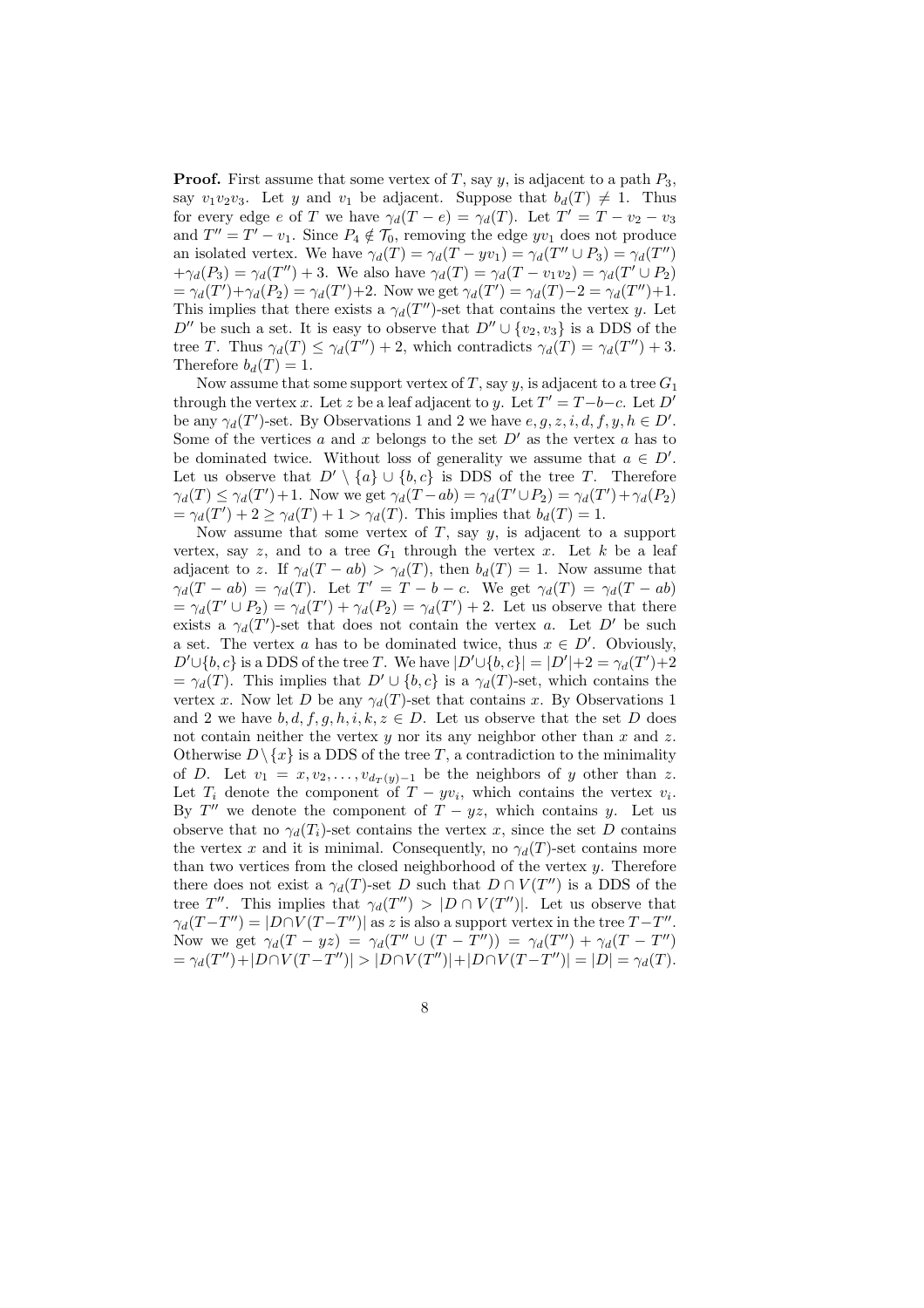We conclude that  $b_d(T) = 1$ .

We characterize all trees with the double bondage number equaling one. For this purpose we introduce a family of trees  $\mathcal T$  which contains all trees of the family  $\mathcal{T}_0$ , and trees that can be obtained as follows. Let  $T_1$  be an element of  $\mathcal{T}_0$ . If k is a positive integer, then  $T_{k+1}$  can be obtained recursively from  $T_k$  by one of the following operations.

- Operation  $\mathcal{O}_1$ : Attach a vertex by joining it to a support vertex of  $T_k$ .
- Operation  $\mathcal{O}_2$ : Attach a path  $P_2$  by joining one of its vertices to a vertex of  $T_k$ , which is a support vertex, or is adjacent to a support vertex and to another vertex which has degree two.
- Operation  $\mathcal{O}_3$ : Attach a subdivided star by joining the vertex of minimum eccentricity to any vertex of  $T_k$ .

Now we prove that the double bondage number of every tree of the family  ${\cal T}$  is one.

**Lemma 17** *If*  $T \in \mathcal{T}$ *, then*  $b_d(T) = 1$ *.* 

**Proof.** If  $T \in \mathcal{T}_0$ , then by Lemma 16 we have  $b_d(T) = 1$ . Now assume that  $T \in \mathcal{T} \setminus \mathcal{T}_0$ . We use the induction on the number k of operations performed to construct the tree T. Let  $k \geq 2$  be an integer. Assume that the result is true for every tree  $T' = T_k$  of the family  $\mathcal T$  constructed by  $k-1$  operations. Let  $T = T_{k+1}$  be a tree of the family  $T$  constructed by k operations.

First assume that T is obtained from T' by operation  $\mathcal{O}_1$ . Let x be the attached vertex, and let  $y$  be its neighbor. Let  $z$  be a leaf adjacent to y and different from x. Let  $D'$  be any  $\gamma_d(T')$ -set. By Observation 2 we have  $y \in D'$ . It is easy to observe that  $D' \cup \{x\}$  is a DDS of the tree T. Thus  $\gamma_d(T) \leq \gamma_d(T') + 1$ . The assumption  $b_d(T') = 1$  implies that there is an edge e of T' such that  $\gamma_d(T'-e) > \gamma_d(T')$ . Since z is a leaf of T', we have  $e \neq yz$ . By  $T_y(T'_y)$ , respectively) we denote the component of  $T - e$  $(T'-e$ , respectively) which contains the vertex y. Let  $D_y$  be any  $\gamma_d(T_y)$ -set. By Observations 1 and 2 we have  $x, y, z \in D_y$ . It is easy to observe that  $D_y \setminus \{x\}$  is a DDS of the tree  $T'_y$ . Therefore  $\gamma_d(T'_y) \leq \gamma_d(T_y) - 1$ . Now we get  $\gamma_d(T - e) = \gamma_d(T - e - T_y) + \gamma_d(T_y) \ge \gamma_d(T - e - T_y) + \gamma_d(T_y) + 1$  $=\gamma_d(T'-e-T'_y)+\gamma_d(T'_y)+1=\gamma_d(T'-e)+1>\gamma_d(T')+1\geq \gamma_d(T)$ . This implies that  $b_d(T) = 1$ .

Now assume that T is obtained from  $T'$  by operation  $\mathcal{O}_2$ . The vertex to which is attached  $P_2$  we denote by x. Let  $v_1v_2$  denote the attached path. Let  $v_1$  be joined to x. Let D' be any  $\gamma_d(T')$ -set. Obviously,  $D' \cup \{v_1, v_2\}$ is a DDS of the tree T. Thus  $\gamma_d(T) \leq \gamma_d(T') + 2$ . If x is adjacent to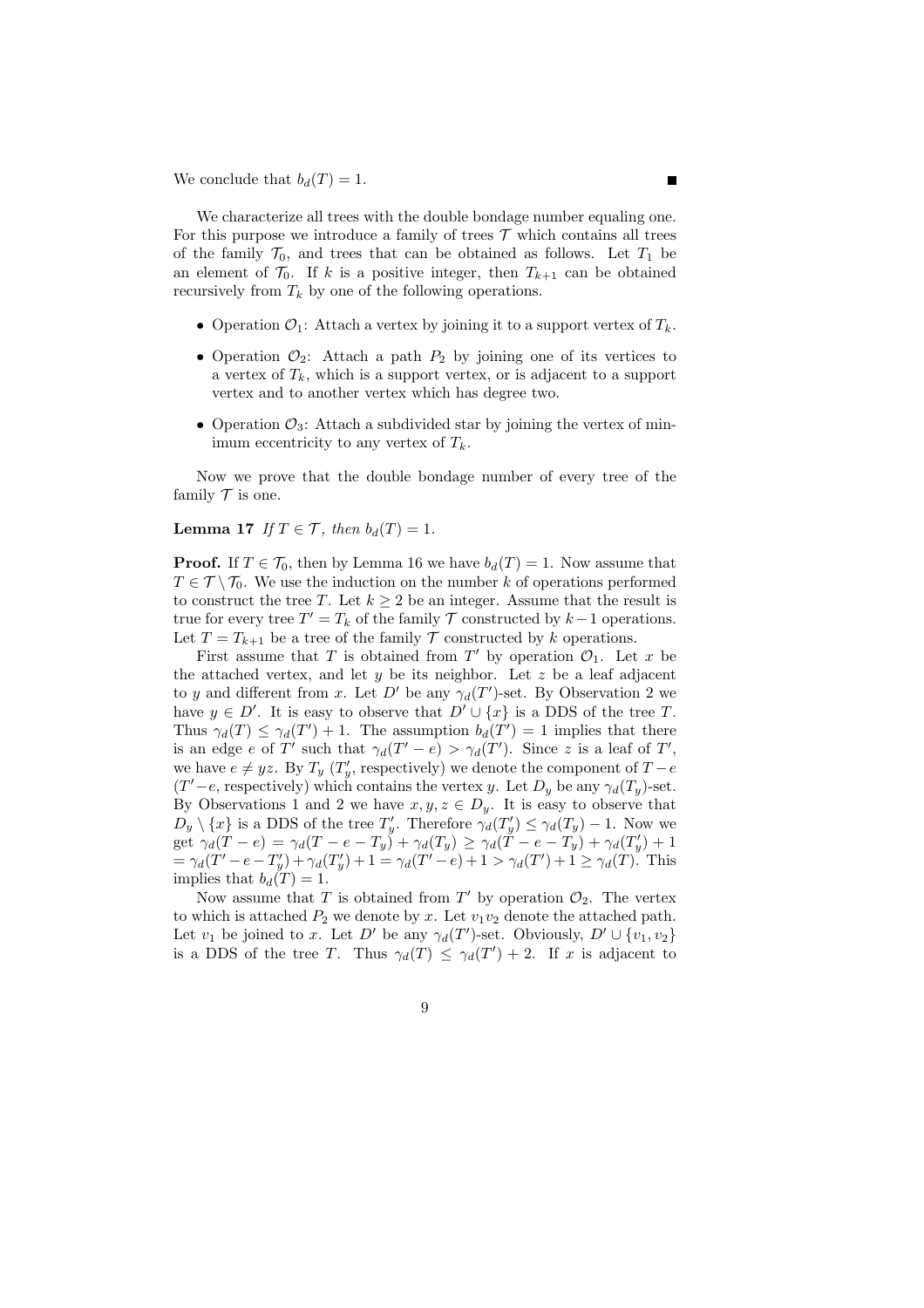a leaf, then we denote it by y. The assumption  $b_d(T') = 1$  implies that there is an edge e of T' such that  $\gamma_d(T'-e) > \gamma_d(T')$ . Since y is a leaf of T', we have  $e \neq xy$ . By  $T_x$  ( $T'_x$ , respectively) we denote the component of  $T - e$  ( $T' - e$ , respectively) which contains the vertex x. Let  $D_x$  be any  $\gamma_d(T_x)$ -set. By Observations 1 and 2 we have  $v_1, v_2, x, y \in D_x$ . It is easy to observe that  $D_x \setminus \{v_1, v_2\}$  is a DDS of the tree  $T'_x$ . Therefore  $\gamma_d(T'_x) \leq \gamma_d(T_x) - 2$ . Now assume that x is adjacent to a support vertex, say  $y$ , and to a vertex of degree two other than  $y$ , say  $z$ . The assumption  $b_d(T') = 1$  implies that there is an edge e of T' such that  $\gamma_d(T'-e)$  $> \gamma_d(T')$ . By  $T_x$  ( $T'_x$ , respectively) we denote the component of  $T - e$  $(T'-e$ , respectively) which contains the vertex x. Let D be any  $\gamma_d(T_x)$ -set. By Observations 1 and 2 we have  $v_1, v_2, y \in D_x$ . At least one of the vertices x and z belongs to the set  $D_x$  as the vertex z has to be dominated twice. Let us observe that  $D_x \setminus \{v_1, v_2\}$  is a DDS of the tree  $T'_x$  as the vertex x is still dominated at least twice. Now we conclude that  $\gamma_d(T'_x) \leq \gamma_d(T_x) - 2$ . We get  $\gamma_d(T-e) = \gamma_d(T-e-T_x) + \gamma_d(T_x) \geq \gamma_d(T-e-T_x) + \gamma_d(T'_x) + 2$  $=\gamma_d(T'-e-T'_x)+\gamma_d(T'_x)+2=\gamma_d(T'-e)+2>\gamma_d(T')+2\geq \gamma_d(T)$ . This implies that  $b_d(T) = 1$ .

Now assume that T is obtained from  $T'$  by operation  $\mathcal{O}_3$ . Let x be the vertex to which is attached the subdivided star, and let  $y$  denote its central vertex. Let D' be any  $\gamma_d(T')$ -set. It is easy to observe that D'  $\cup V(T-T')\setminus\{y\}$  is a DDS of the tree T. Thus  $\gamma_d(T) \leq \gamma_d(T') + 2d_T(y) - 2$ . The assumption  $b_d(T') = 1$  implies that there is an edge e of T' such that  $\gamma_d(T'-e) > \gamma_d(T')$ . By  $T_x(T'_x)$ , respectively) we denote the component of  $T - e$  ( $T' - e$ , respectively) which contains the vertex x. Let us observe that there exists a  $\gamma_d(T_x)$ -set that does not contain the vertex y. Let  $D_x$  be such a set. Observations 1 and 2 imply that  $V(T-T')\setminus\{y\} \subseteq D_x$ . Observe that  $D_x \cap V(T')$  is a DDS of the tree  $T'_x$ . Therefore  $\gamma_d(T'_x) \leq \gamma_d(T_x) - 2d_T(y) + 2$ . Now we get  $\gamma_d(T-e) = \gamma_d(T-e-T_x) + \gamma_d(T_x) \geq \gamma_d(T-e-T_x) + \gamma_d(T'_x)$  $+2d_T(y)-2=\gamma_d(T'-e-T'_x)+\gamma_d(T'_x)+2d_T(y)-2=\gamma_d(T'-e)+2d_T(y)-2$  $> \gamma_d(T') + 2d_T(y) - 2 \geq \gamma_d(T)$ . This implies that  $b_d(T) = 1$ .

Now we prove that if the double bondage number of a tree equals one, then the tree belongs to the family  $\mathcal{T}$ .

**Lemma 18** *Let* T *be a tree.* If  $b_d(T) = 1$ *, then*  $T \in \mathcal{T}$ *.* 

**Proof.** Let n mean the number of vertices of the tree T. We proceed by induction on this number. If  $\text{diam}(T) \leq 3$ , then Observations 1 and 2 imply that  $\gamma_d(T) = n$  as every vertex of T is a leaf or a support vertex. We have  $b_d(T) = 0$  as the double bondage number cannot be increased.

Now assume that  $\text{diam}(T) \geq 4$ . The result we obtain by the induction on the number *n*. Assume that the lemma is true for every tree  $T'$  of order  $n' < n$ .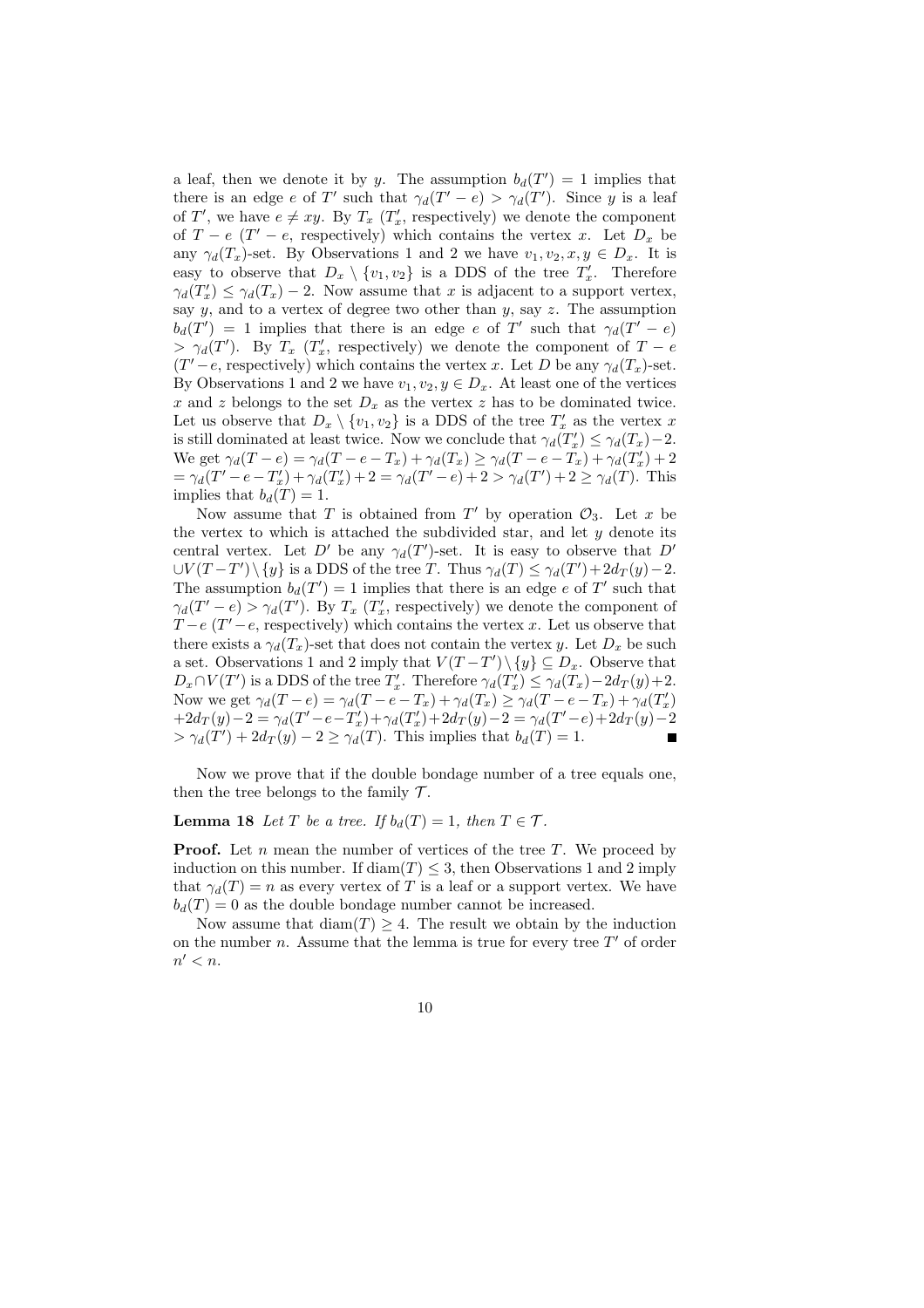First assume that some support vertex of T, say x, is strong. Let  $y$ and z be leaves adjacent to x. Let  $T' = T - y$ . Let D be any  $\gamma_d(T)$ set. By Observations 1 and 2 we have  $x, y, z \in D$ . It is easy to observe that  $D \setminus \{y\}$  is a DDS of the tree T'. Therefore  $\gamma_d(T') \leq \gamma_d(T) - 1$ . The assumption  $b_d(T) = 1$  implies that there is an edge e of T such that  $\gamma_d(T - e) > \gamma_d(T)$ . Since y is a leaf of T, we have  $e \neq xy$ . Consequently,  $e \in E(T')$ . By  $T_x$  ( $T'_x$ , respectively) we denote the component of  $T - e$  $(T' - e,$  respectively) which contains the vertex x. Let  $D'_x$  be any  $\gamma_d(T'_x)$ set. By Observation 2 we have  $x \in D'_x$ . It is easy to observe that  $D'_x$  $\cup \{y\}$  is a DDS of the tree  $T_x$ . Thus  $\gamma_d(T_x) \leq \gamma_d(T'_x) + 1$ . Now we get  $\gamma_d(T'-e) = \gamma_d(T'-e-T'_x) + \gamma_d(T'_x) \geq \gamma_d(T'-e-T'_x) + \gamma_d(T_x) - 1$  $=\gamma_d(T-e-T_x)+\gamma_d(T_x)-1=\gamma_d(T-e)-1>\gamma_d(T)-1\geq \gamma_d(T').$  This implies that  $b_d(T') = 1$ . By the inductive hypothesis we have  $T' \in \mathcal{T}$ . The tree T can be obtained from T' by operation  $\mathcal{O}_1$ . Thus  $T \in \mathcal{T}$ . Henceforth, we can assume that every support vertex of  $T$  is weak.

We now root T at a vertex r of maximum eccentricity diam(T). Let t be a leaf at maximum distance from  $r, v$  be the parent of  $t, u$  be the parent of v, and w be the parent of u in the rooted tree. If  $\text{diam}(T) \geq 5$ , then let d denote the parent of w. By  $T_x$  let us denote the subtree induced by a vertex  $x$  and its descendants in the rooted tree  $T$ .

First assume that  $d_T(u) = 2$ . If  $d_T(w) = 1$ , then  $T = P_4$ . We have  $b_d(T) = 0$ , a contradiction. Now assume that  $d_T(w) \geq 2$ . The vertex w is adjacent to a path  $P_3$  in  $T \neq P_4$ , thus  $T \in \mathcal{T}_0 \subseteq \mathcal{T}$ .

Now assume that  $d_T(u) \geq 3$ . Assume that some child of u, say x, is a leaf. Let  $T' = T - T_v$ . Let D be any  $\gamma_d(T)$ -set. By Observations 1 and 2 we have  $t, x, v, u \in D$ . It is easy to observe that  $D \setminus \{v, t\}$  is a DDS of the tree T'. Therefore  $\gamma_d(T') \leq \gamma_d(T) - 2$ . The assumption  $b_d(T) = 1$ implies that there is an edge e of T such that  $\gamma_d(T - e) > \gamma_d(T)$ . Since the vertex t is a leaf of the tree T, we have  $e \neq vt$ . Let us observe that  $e \neq uv$ . We have  $\gamma_d(T - uv) = \gamma_d(T' \cup P_2) = \gamma_d(T') + 2 \leq \gamma_d(T)$ . Therefore  $e \neq uv$ . Consequently,  $e \in E(T')$ . By  $T_u$  ( $T_u'$ , respectively) we denote the component of  $\overline{T} - e(\overline{T'} - e$ , respectively) which contains the vertex u. Let  $D'_u$  be any  $\gamma_d(T'_u)$ -set. Obviously,  $D'_u \cup \{v, t\}$  is a DDS of the tree  $T_u$ . Thus  $\gamma_d(T_u) \leq \gamma_d(T_u') + 2$ . Now we get  $\gamma_d(T' - e) = \gamma_d(T' - e - T_u') + \gamma_d(T_u')$  $\geq \gamma_d(T'-e-T'_u)+\gamma_d(T_u)-2=\gamma_d(T-e-T_u)+\gamma_d(T_u)-2=\gamma_d(T-e)-2$  $> \gamma_d(T) - 2 \geq \gamma_d(T')$ . This implies that  $b_d(T') = 1$ . By the inductive hypothesis we have  $T' \in \mathcal{T}$ . The tree T can be obtained from T' by operation  $\mathcal{O}_2$ . Thus  $T \in \mathcal{T}$ .

Thus we can assume that all children of  $u$  are support vertices of degree two. Let x be a child of u other than  $v$ . The leaf adjacent to x we denote by y. First assume that  $d_T(u) \geq 4$ . Let k be a child of u other than v and x. The leaf adjacent to k we denote by l. Let  $T' = T - T_u$ . Let us observe that there exists a  $\gamma_d(T)$ -set that does not contain the vertex u. Let D be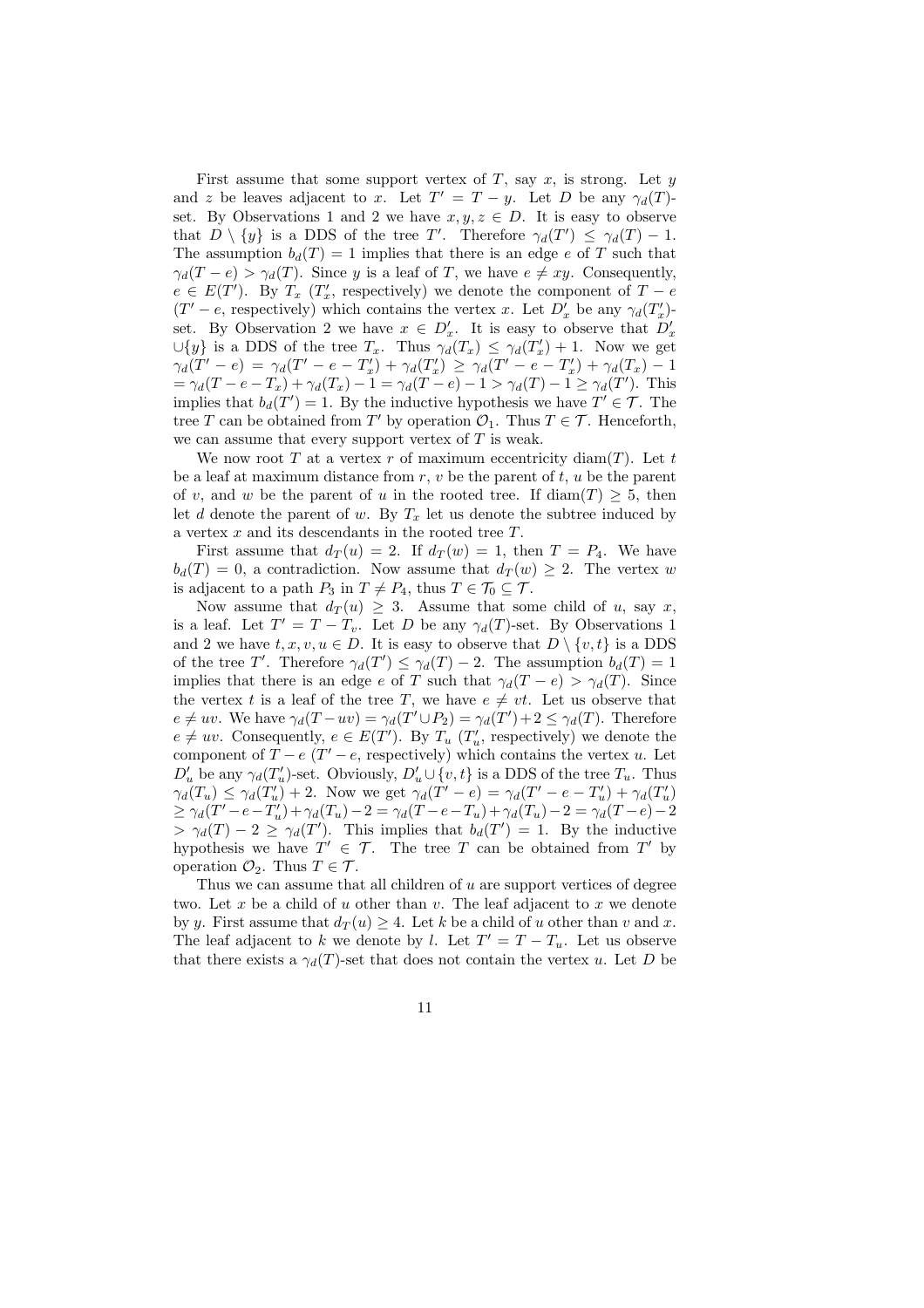such a set. Observations 1 and 2 imply that  $V(T_u)\setminus\{u\} \subseteq D$ . Observe that  $D \cap V(T')$  is a DDS of the tree T'. Therefore  $\gamma_d(T') \leq \gamma_d(T) - 2d_T(u) + 2$ . The assumption  $b_d(T) = 1$  implies that there is an edge e of T such that  $\gamma_d(T-e) > \gamma_d(T)$ . Let us observe that e is not incident to the vertex u and a child of u. Suppose otherwise. Without loss of generality we assume that  $e = uv$ . Let  $T'' = T - T_v$ . Let D be any  $\gamma_d(T)$ -set. By Observations 1 and 2 we have  $t, v, x, k \in D$ . Let us observe that  $D \setminus \{v, t\}$  is a DDS of the tree  $T''$ . Therefore  $\gamma_d(T'') \leq \gamma_d(T) - 2$ . Now we get  $\gamma_d(T - uv) = \gamma_d(T'' \cup P_2)$  $=\gamma_d(T'') + 2 \leq \gamma_d(T)$ , a contradiction. Therefore e is not an edge between the vertex  $u$  and a child of  $u$ . The other edges incident to the children of u are incident to leaves. Therefore  $e$  is not incident to any child of u. We have  $\gamma_d(T - w u) = \gamma_d(T' \cup T_u) = \gamma_d(T') + \gamma_d(T_u) = \gamma_d(T') + 2d_T(u) - 2$  $\leq \gamma_d(T)$ . Therefore  $e \neq wu$ . Now we conclude that  $e \in E(T')$ . By  $T_w$  $(T'_w, \text{ respectively})$  we denote the component of  $T - e$   $(T' - e, \text{ respectively})$ which contains the vertex w. Let  $D'_w$  be any  $\gamma_d(T'_w)$ -set. It is easy to observe that  $D'_w \cup V(T_u) \setminus \{u\}$  is a DDS of the tree  $T_w$ . Thus  $\gamma_d(T_w)$  $\leq \gamma_d(T'_w) + 2d_T(u) - 2$ . Now we get  $\gamma_d(T'-e) = \gamma_d(T'-e - T'_w) + \gamma_d(T'_w)$  $\geq \gamma_d(T'-e-T_w') + \gamma_d(T_w) - 2d_T(u) + 2 = \gamma_d(T-e-T_w) + \gamma_d(T_w)$  $-2d_T(u) + 2 = \gamma_d(T-e) - 2d_T(u) + 2 > \gamma_d(T) - 2d_T(u) + 2 \ge \gamma_d(T')$ . This implies that  $b_d(T') = 1$ . By the inductive hypothesis we have  $T' \in \mathcal{T}$ . The tree T can be obtained from T' by operation  $\mathcal{O}_3$ . Thus  $T \in \mathcal{T}$ .

Now assume that  $d_T(u) = 3$ . First assume that  $d_T(w) = 2$ , or there is a child of  $w$  other than  $u$ , say  $k$ , such that the distance of  $w$  to the most distant vertex of  $T_k$  is three or one. Then it suffices to consider the possibilities when  $T_k$  is isomorphic to  $T_u$ , or k is a leaf. Let  $T' = T - T_u$ . Let us observe that there exists a  $\gamma_d(T)$ -set that does not contain the vertex u. Let D be such a set. By Observations 1 and 2 we have  $t, y, v, x \in D$ . Observe that  $D \setminus \{v, t, x, y\}$  is a DDS of the tree T'. Therefore  $\gamma_d(T')$  $\leq \gamma_d(T) - 4$ . The assumption  $b_d(T) = 1$  implies that there is an edge e of T such that  $\gamma_d(T-e) > \gamma_d(T)$ . If  $T_k$  is isomorphic to  $T_u$ , then without loss of generality we may assume that  $e \notin E(T_u) \cup \{wu\}$ . Now consider the cases when  $d_T(w) = 2$  or k is a leaf. We have  $e \neq vt, xy$  as the vertices t and y are leaves of the tree  $T$ . Let us observe that  $e$  is not incident to  $u$ . We have  $\gamma_d(T - w u) = \gamma_d(T' \cup P_5) = \gamma_d(T') + \gamma_d(P_5) = \gamma_d(T') + 4 \leq \gamma_d(T)$ . Now suppose that  $e \in \{uv, ux\}$ . Without loss of generality we may assume that  $e = uv$ . Let  $T'' = T - T_v$ . Let D be a  $\gamma_d(T)$ -set that does not contain the vertex u. By Observations 1 and 2 we have  $t, v, x \in D$ . If k is a leaf, then Observation 2 implies that  $w \in D$ . If  $d_T(w) = 2$ , then also the vertex w belongs to the set  $D$  as it has to be dominated twice. Let us observe that  $D \setminus \{v, t\}$  is a DDS of the tree T''. Therefore  $\gamma_d(T'') \leq \gamma_d(T) - 2$ . Now we get  $\gamma_d(\mathcal{T} - uv) = \gamma_d(\mathcal{T}'' \cup P_2) = \gamma_d(\mathcal{T}'') + \gamma_d(P_2) = \gamma_d(\mathcal{T}'') + 2 \leq \gamma_d(\mathcal{T}),$ a contradiction. We conclude that  $e \in E(T')$ . By  $T_w(T_w'$ , respectively) we denote the component of  $T - e$  ( $T' - e$ , respectively) which contains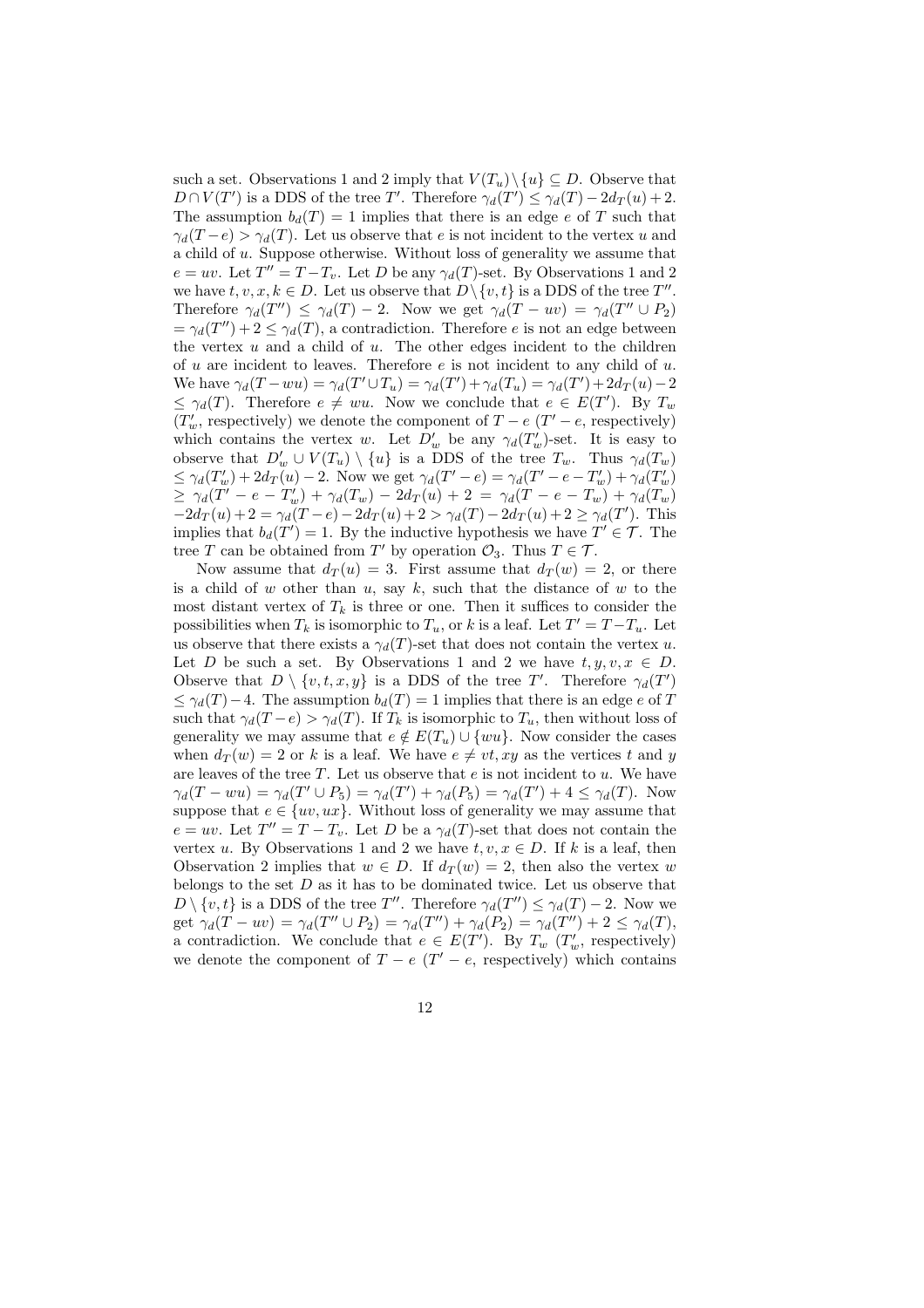the vertex w. Let  $D'_w$  be any  $\gamma_d(T'_w)$ -set. It is easy to observe that  $D'_w$  $\cup \{v, t, x, y\}$  is a DDS of the tree  $T_w$ . Thus  $\gamma_d(T_w) \leq \gamma_d(T'_w) + 4$ . Now we get  $\gamma_d(T'-e) = \gamma_d(T'-e - T_w') + \gamma_d(T_w') \geq \gamma_d(T'-e - T_w') + \gamma_d(T_u) - 4$  $= \gamma_d(T - e - T_w) + \gamma_d(T_w) - 4 = \gamma_d(T - e) - 4 > \gamma_d(T) - 4 \ge \gamma_d(T')$ . This implies that  $b_d(T') = 1$ . By the inductive hypothesis we have  $T' \in \mathcal{T}$ . The tree T can be obtained from T' by operation  $\mathcal{O}_3$ . Thus  $T \in \mathcal{T}$ .

Now assume that every child of  $w$  other than  $u$  is a support vertex of degree two. Let  $k$  be a child of  $w$  other than  $u$ . The leaf adjacent to  $k$ we denote by l. First assume that  $d_T(w) \geq 5$ . Let m and q be children of w other than u and k. Let  $T' = T - T_k$ . Let D be any  $\gamma_d(T)$ -set. By Observations 1 and 2 we have  $k, l, m, q \in D$ . It is easy to observe that  $D \setminus \{k, l\}$  is a DDS of the tree T'. Therefore  $\gamma_d(T') \leq \gamma_d(T) - 2$ . The assumption  $b_d(T) = 1$  implies that there is an edge e of T such that  $\gamma_d(T-e) > \gamma_d(T)$ . Since l is a leaf of T, we have  $e \neq kl$ . Let us observe that  $e \neq wk$ . We have  $\gamma_d(T - wk) = \gamma_d(T' \cup P_2) = \gamma_d(T') + \gamma_d(P_2) = \gamma_d(T') + 2$  $\leq \gamma_d(T)$ . Now we conclude that  $e \in E(T')$ . By  $T_w$   $(T'_w$ , respectively) we denote the component of  $T - e$  ( $T' - e$ , respectively) which contains the vertex w. Let  $D'_w$  be any  $\gamma_d(T'_w)$ -set. Obviously,  $D'_w \cup \{k, l\}$  is a DDS of the tree  $T_w$ . Thus  $\gamma_d(T_w) \leq \gamma_d(T_w) + 2$ . Now we get  $\gamma_d(T'-e) = \gamma_d(T'-e-T_w)$  $+\gamma_d(T'_w) \ge \gamma_d(T'-e-T'_w) + \gamma_d(T_w) - 2 = \gamma_d(T-e-T_w) + \gamma_d(T_w) - 2$  $=\gamma_d(\ddot{T}-e)-2>\gamma_d(T)-2\geq \gamma_d(T')$ . This implies that  $b_d(T')=1$ . By the inductive hypothesis we have  $T' \in \mathcal{T}$ . The tree T can be obtained from T' by operation  $\mathcal{O}_2$ . Thus  $T \in \mathcal{T}$ .

Now assume that  $d_T(w) = 3$ . Let  $T' = T - T_u$ . The vertex d is adjacent to a path  $P_3$  in  $T' \neq P_4$ , thus  $T' \in \mathcal{T}_0 \subseteq \mathcal{T}$ . The tree T can be obtained from  $T'$  by operation  $\mathcal{O}_3$ . Thus  $T \in \mathcal{T}$ .

Now assume that  $d_T(w) = 4$ . Let m be the child of w other than u and  $k$ . The leaf adjacent to  $m$  we denote by  $p$ . First assume that there is a child of d other than  $w$ , say  $a$ , such that the distance of  $d$  to the most distant vertex of  $T_a$  is four. It suffices to consider only the possibility when  $T_a$  is isomorphic to  $T_w$ . Let  $T' = T - T_u$ . Similarly as earlier we get  $\gamma_d(T')$  $\leq \gamma_d(T) - 4$ . The assumption  $b_d(T) = 1$  implies that there is an edge e of T such that  $\gamma_d(T - e) > \gamma_d(T)$ . Because of the similarity between the subtrees  $T_w$  and  $T_a$ , without loss of generality we assume that  $e \notin E(T_w)$ . Thus  $e \in E(T')$ . By  $T_w(T'_w)$ , respectively) we denote the component of  $T-e$  $(T' - e$ , respectively) which contains the vertex w. Let  $D'_w$  be any  $\gamma_d(T'_w)$ set. It is easy to observe that  $D'_w \cup \{v, t, x, y\}$  is a DDS of the tree  $T_w$ . Thus  $\gamma_d(T_w) \leq \gamma_d(T'_w) + 4$ . Now we get  $\gamma_d(T'-e) = \gamma_d(T'-e - T'_w) + \gamma_d(T'_w)$  $\geq \gamma_d(T'-e-T_w)+\gamma_d(T_w)-4 = \gamma_d(T-e-T_w)+\gamma_d(T_w)-4 = \gamma_d(T-e)-4$  $> \gamma_d(T) - 4 \geq \gamma_d(T')$ . This implies that  $b_d(T') = 1$ . By the inductive hypothesis we have  $T' \in \mathcal{T}$ . The tree T can be obtained from T' by operation  $\mathcal{O}_3$ . Thus  $T \in \mathcal{T}$ .

Now assume that there is a child of  $d$ , say  $a$ , such that the distance of  $d$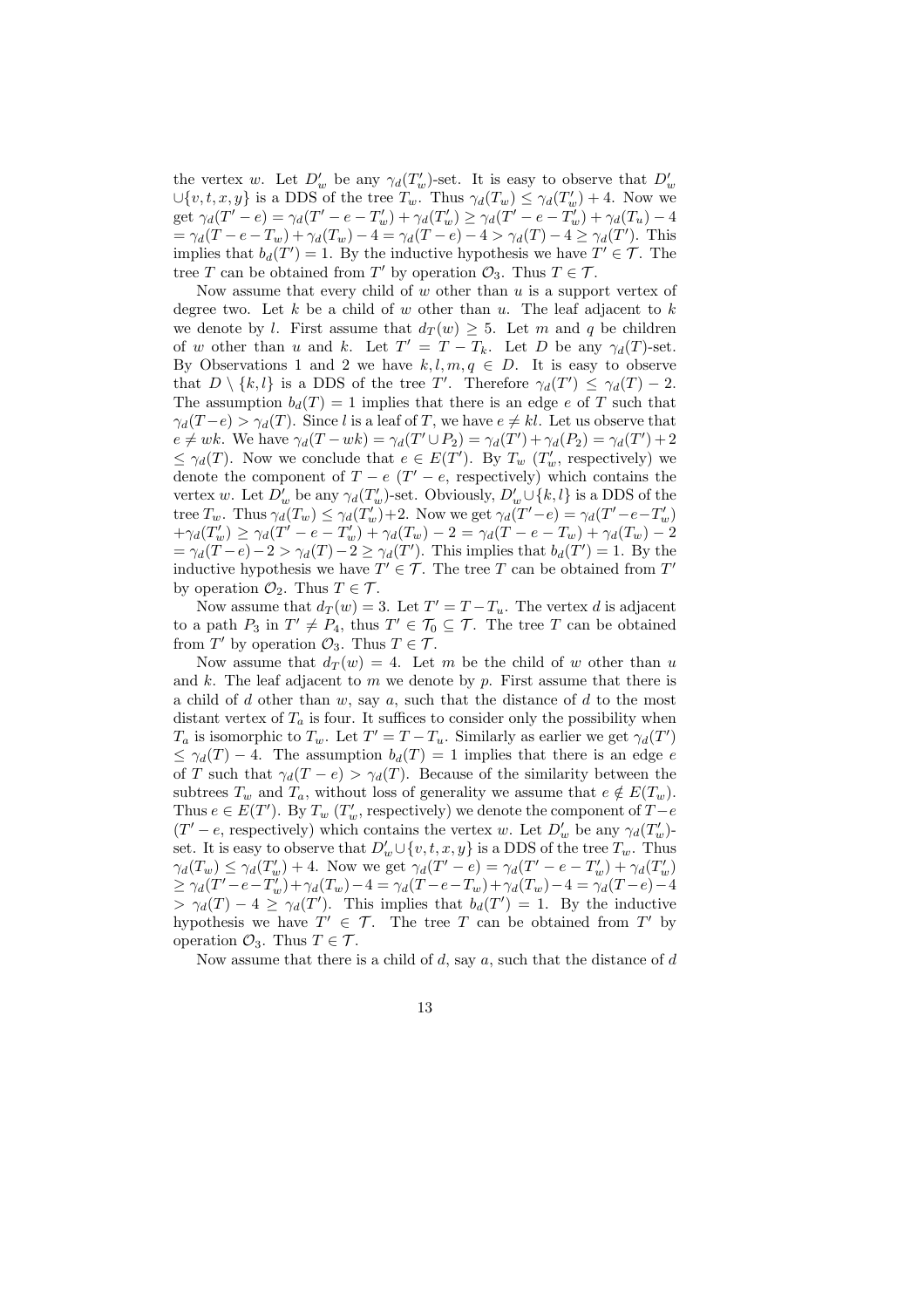to the most distant vertex of  $T_a$  is three. It suffices to consider only the possibility when  $T_a$  is isomorphic to  $T_a$ . Let b and q denote the children of a. The leaf adjacent to b we denote by c, and the leaf adjacent to q we denote by z. Let  $T' = T - T_a$ . Let us observe that there exists a  $\gamma_d(T)$ -set that does not contain the vertex  $a$ . Let  $D$  be such a set. By Observations 1 and 2 we have  $b, c, q, z \in D$ . Observe that  $D \setminus \{b, c, q, z\}$  is a DDS of the tree T'. Therefore  $\gamma_d(T') \leq \gamma_d(T) - 4$ . The assumption  $b_d(T) = 1$  implies that there is an edge e of T such that  $\gamma_d(T - e) > \gamma_d(T)$ . First assume that  $e \in E(T - T')$ . Let T'' be a tree obtained from T by replacing the edge uw with ua. Let us observe that there exists a  $\gamma_d(T''-e)$ -set that does not contain the vertex u. Let  $D''$  be such a set. It is easy to observe that D'' is a DDS of the tree  $T - e$ . Therefore  $\gamma_d(T - e) \leq \gamma_d(T'' - e)$ . Similarly we conclude that  $\gamma_d(T''-e) \leq \gamma_d(T-e)$ . This implies that  $\gamma_d(T-e) = \gamma_d(T''-e)$ . Let e' be an edge of  $T_w - T_u$  corresponding to e in the subtree  $T_a$ . Let us observe that the graphs  $T'' - e$  and  $T - e'$ are isomorphic. Therefore  $\gamma_d(T'' - e) = \gamma_d(T - e')$ , and consequently,  $\gamma_d(T-e') = \gamma_d(T-e)$ . This implies that we may assume that  $e \in E(T')$ . By  $T_d(T'_d, \text{ respectively})$  we denote the component of  $T - e(T' - e, \text{ respectively})$  $d_d$  ( $d_d$ , respectively) we denote the component of which contains the vertex d. Let  $D'_d$  be any  $\gamma_d(T'_d)$  $d$ )-set. It is easy to observe that  $D'_d \cup \{b, c, q, z\}$  is a DDS of the tree  $T_d$ . Thus  $\gamma_d(T_d) \leq \gamma_d(T'_d)$  $b'_d$  + 4. Now we get  $\gamma_d(T'-e) = \gamma_d(T'-e-T'_d)$  $\sigma_d^{\prime\prime}$ ) +  $\gamma_d(\tilde{T}_d^{\prime\prime})$  $\gamma_d'$ )  $\geq \gamma_d(T'-e-T'_d)$  $\gamma_d'$ ) +  $\gamma_d(T_d)$  – 4  $=\gamma_d(T-e-T_d)+\gamma_d(T_d)-4=\gamma_d(T-e)-4>\gamma_d(T)-4\geq \gamma_d(T').$  This implies that  $b_d(T') = 1$ . By the inductive hypothesis we have  $T' \in \mathcal{T}$ . The tree T can be obtained from T' by operation  $\mathcal{O}_3$ . Thus  $T \in \mathcal{T}$ .

Now assume that there is a child of  $d$ , say  $a$ , such that the distance of  $d$ to the most distant vertex of  $T_a$  is two or one. Thus a is a support vertex or a leaf. Let us observe that d is adjacent to a tree  $G_1$  through the vertex x and to a support vertex or a leaf. Thus  $T \in \mathcal{T}_0 \subseteq \mathcal{T}$ .

Now assume that  $d_T(d) = 2$ . Let  $T' = T - T_k$ . Let D be any  $\gamma_d(T)$ -set. By Observations 1 and 2 we have  $k, l, m \in D$ . Some of the vertices d and w belongs to the set  $D$  as the vertex  $d$  has to be dominated twice. Let us observe that  $D \setminus \{k, l\}$  is a DDS of the tree T'. Therefore  $\gamma_d(T') \leq \gamma_d(T) - 2$ . Similarly as when  $d_T(w) \geq 5$ , we conclude that  $b_d(T') = 1$ . By the inductive hypothesis we have  $T' \in \mathcal{T}$ . The tree T can be obtained from T' by operation  $\mathcal{O}_2$ . Thus  $T \in \mathcal{T}$ .

As an immediate consequence of Lemmas 17 and 18, we have the following characterization of trees with the double bondage number equaling one.

**Theorem 19** *Let*  $T$  *be a tree. Then*  $b_d(T) = 1$  *if and only if*  $T \in \mathcal{T}$ *.* 

It is an open problem to characterize all graphs with the double bondage number equaling one.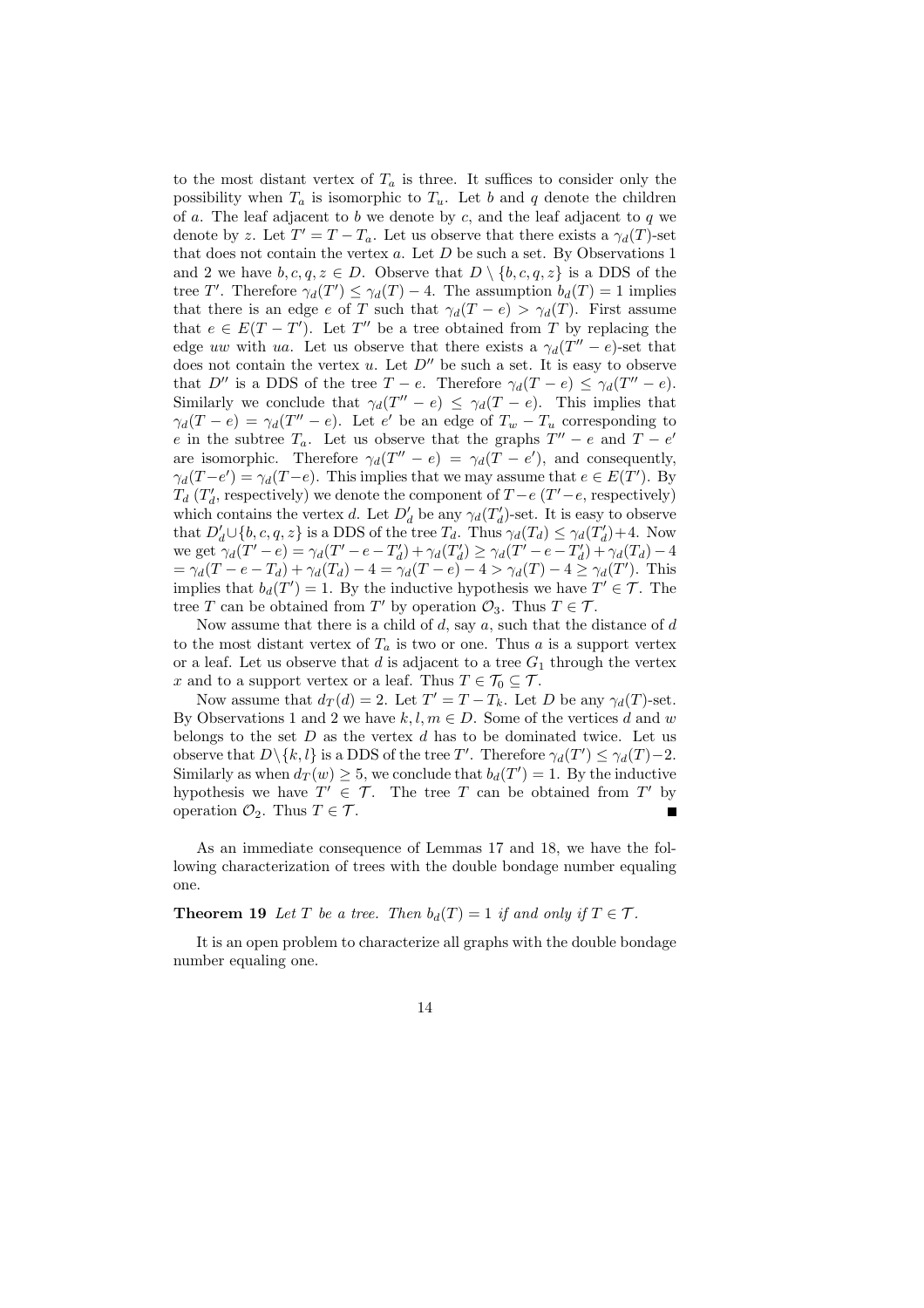**Problem 20** *Characterize graphs G such that*  $b_d(G) = 1$ *.* 

#### **References**

- [1] M. Atapour, A. Khodkar and S. Sheikholeslami, *Characterization of double domination subdivision number of trees,* Discrete Applied Mathematics 155 (2007), 1700–1707.
- [2] M. Blidia, M. Chellali and T. Haynes, *Characterizations of trees with equal paired and double domination numbers,* Discrete Mathematics 306 (2006), 1840–1845.
- [3] M. Chellali, *A note on the double domination number in trees,* AKCE International Journal of Graphs and Combinatorics 3 (2006), 147–150.
- [4] M. Chellali and T. Haynes, *Double domination stable graphs upon edge removal,* Australasian Journal of Combinatorics 47 (2010), 157–164.
- [5] X. Chen and L. Sun, *Some new results on double domination in graphs,* Journal of Mathematical Research and Exposition 25 (2005), 451–456.
- [6] G. Domke and R. Laskar, *The bondage and reinforcement numbers of*  $\gamma_f$  *for some graphs,* Discrete Mathematics 167/168 (1997), 249–259.
- [7] J. Fink, M. Jacobson, L. Kinch and J. Roberts, *The bondage number of a graph,* Discrete Mathematics 86 (1990), 47–57.
- [8] J. Harant and M. Henning, *A realization algorithm for double domination in graphs,* Utilitas Mathematica 76 (2008), 11–24.
- [9] J. Harant and M. Henning, *On double domination in graphs,* Discussiones Mathematicae Graph Theory 25 (2005), 29–34.
- [10] F. Harary and T. Haynes, *Double domination in graphs,* Ars Combinatoria 55 (2000), 201–213.
- [11] F. Harary and T. Haynes, *Nordhaus-Gaddum inequalities for domination in graphs,* Discrete Mathematics 155 (1996), 99–105.
- [12] B. Hartnell and D. Rall, *A characterization of trees in which no edge is essential to the domination number,* Ars Combinatoria 33 (1992), 65–76.
- [13] B. Hartnell and D. Rall, *Bounds on the bondage number of a graph,* Discrete Mathematics 128 (1994), 173–177.